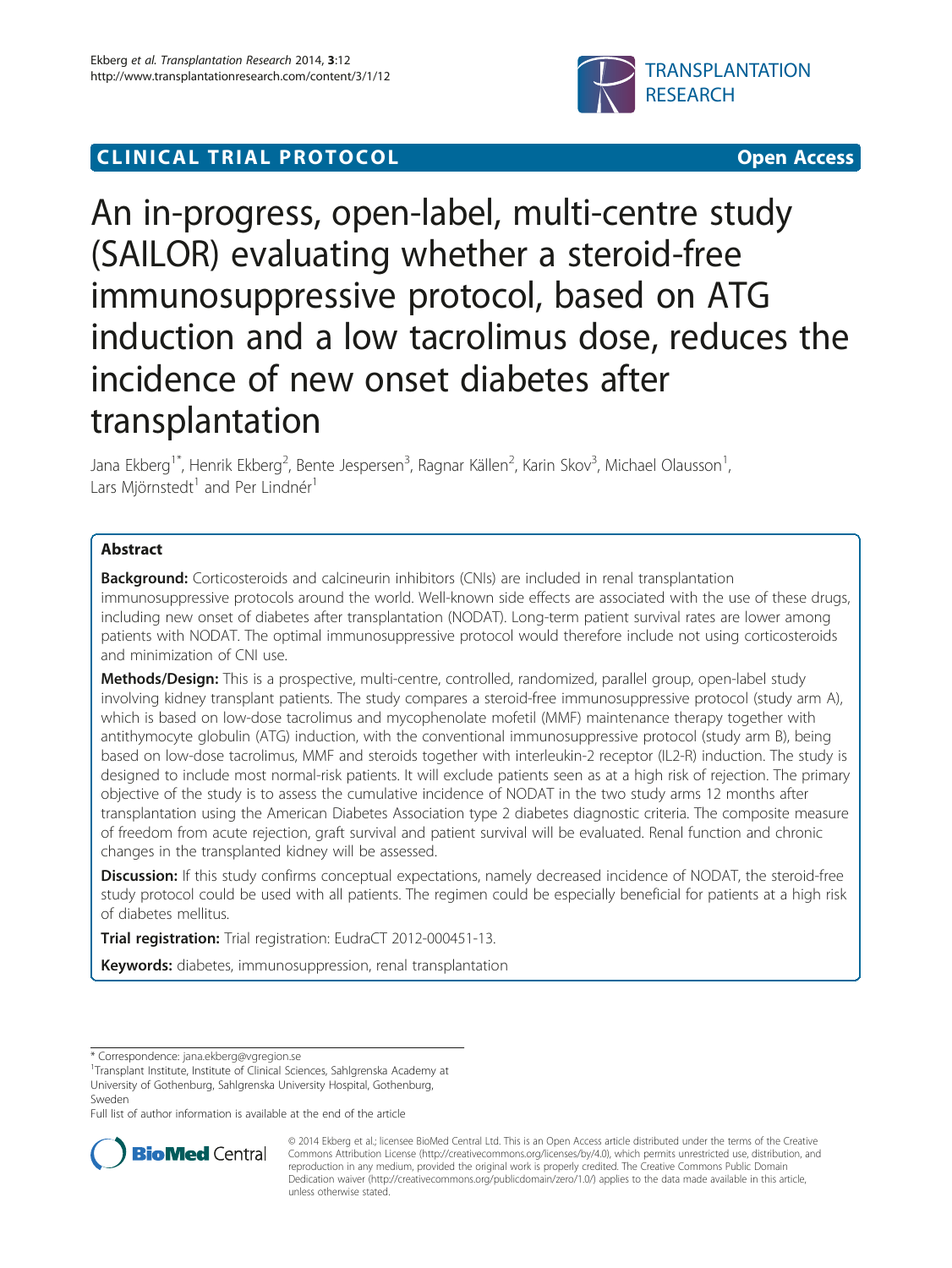#### **Background**

Corticosteroids and calcineurin inhibitors (CNIs), such as tacrolimus and cyclosporine, are the main ingredients in immunosuppressive renal transplantation protocols throughout the world. These drugs have recognized side effects, such as nephrotoxicity, an increased incidence of diabetes, cardiovascular morbidity and malignancy. New immunosuppressive drugs, such as mycophenolate mofetil (MMF) and interleukin-2 receptor (IL2-R) antibodies now make it possible to reduce, withdraw or avoid corticosteroids or CNIs in many protocols [\[1](#page-4-0)]. Steroid-free protocols can now be used safely, providing that a standard trough level of tacrolimus is achieved and combined with MMF and IL2-R antibodies [\[2](#page-4-0)]. Doses of CNIs can also be reduced safely, as recently shown in the large Symphony trial, in which the best graft function was achieved in the study arm that used low-dose tacrolimus [[3\]](#page-5-0). However, as in most other CNI-minimization protocols, corticosteroids were not discontinued.

New onset of diabetes after transplantation (NODAT) is associated with increased graft failure and mortality due to cardiovascular events [[4\]](#page-5-0). Long-term patient survival is lower for patients with diabetes mellitus or NODAT when compared with non-diabetic patients [\[5](#page-5-0)]. The incidence of NODAT is variously described as reaching from 14% ten weeks after renal transplantation [[6\]](#page-5-0) to 37% one year after transplantation [[7\]](#page-5-0), and NODAT has been a constant challenge in tacrolimusbased immunosuppression since the drug was first introduced. The incidence of NODAT has decreased as tacrolimus doses have been reduced; but the incidence still seems to be higher than for cyclosporine-based regimens. The DIRECT study showed that the risk of NODAT or impaired fasting glucose is common in CNIbased regimens but is significantly lower with cyclosporine than with tacrolimus in the first 6 months post-transplant [[8\]](#page-5-0). This is one reason cited by transplantation physicians as to why they use cyclosporine rather than tacrolimus with post-transplant patients perceived to be at risk of diabetes. As tacrolimus is a staple drug in modern immunosuppression [\[3\]](#page-5-0), efforts to reduce NODAT rates have focused on steroid withdrawal. As corticosteroids induce insulin resistance, minimization is also likely to reduce NODAT.

The CARMEN study group reported a significant reduction of NODAT (0.4%) in a steroid-free arm when compared with a 5.4% rate for NODAT in a control arm [[2\]](#page-4-0). The steroid-free arm used daclizumab, tacrolimus and MMF, while the control arm used tacrolimus, MMF and steroids, without IL2-R antibody induction. In contrast, other studies have proposed that basiliximab, also an IL2-R antibody, impaired glucose homeostasis and was associated with an increased risk of NODAT [[9,10\]](#page-5-0).

Antithymocyte globulin (ATG) has long been used as a potent induction agent in organ transplantation. It has been used in steroid-free [[11](#page-5-0),[12](#page-5-0)] and CNI-minimization protocols [\[13\]](#page-5-0). To better reduce side effects and toxicity, the optimal immunosuppressive protocol would include both avoidance of corticosteroids and minimization of CNIs. No such protocols have appeared in the literature or been otherwise described. A future protocol, designed to avoid rejections due to inadequate immunosuppression will need to replace corticosteroids or CNIs by increasing or optimizing other immunosuppressive strategies. We believe that the use of ATG induction, instead of IL2-R antibodies, along with the use of therapeutic drug monitoring of MMF, would fit into such a protocol.

The proposed study aims at addressing both the diabetogenic side effect of CNIs and corticosteroids as well as the cardiovascular side effects of corticosteroids in an avoidance protocol.

#### Methods/Design

This is a prospective, multi-centre, controlled, randomized, parallel group, open-label study of participants who are enrolled in kidney transplant programmes. The study is comparing a steroid-free immunosuppressive protocol based on low-dose tacrolimus and MMF maintenance therapy together with ATG induction (study arm A) with a conventional immunosuppressive protocol based on low-dose tacrolimus and MMF and steroids together with IL2-R induction (study arm B). The study design is illustrated in Figure [1](#page-2-0).

Prior to transplantation, a representative group of 222 de-novo kidney transplant recipients will be randomized to either of the two study groups (111 in each group) after signing an informed consent agreement. Assignment of subjects to treatment groups will be stratified by donor status (living versus deceased) and by centre.

Enrolment will continue until the required sample size has been randomized. An enrolment time of 36 months is expected.

The study includes persons above 18 years of age who are receiving a first or second single kidney transplant from a deceased or living donor and who are considered able to benefit from a standard immunosuppressive protocol. The study participants are able to give written informed consent and each individual will need to agree to participate in the study for 24 months.

Patients will be excluded from participation if they: (1) already have a diagnosis of diabetes mellitus or have a plasma glucose level of >11.1 mmol/l at admission; (2) are receiving steroids at the time of transplantation; or (3) are likely to need steroids after transplantation. Recipients of multiorgan transplants, those previously transplanted with any other organ than a kidney, or prospective study participants with a complement dependent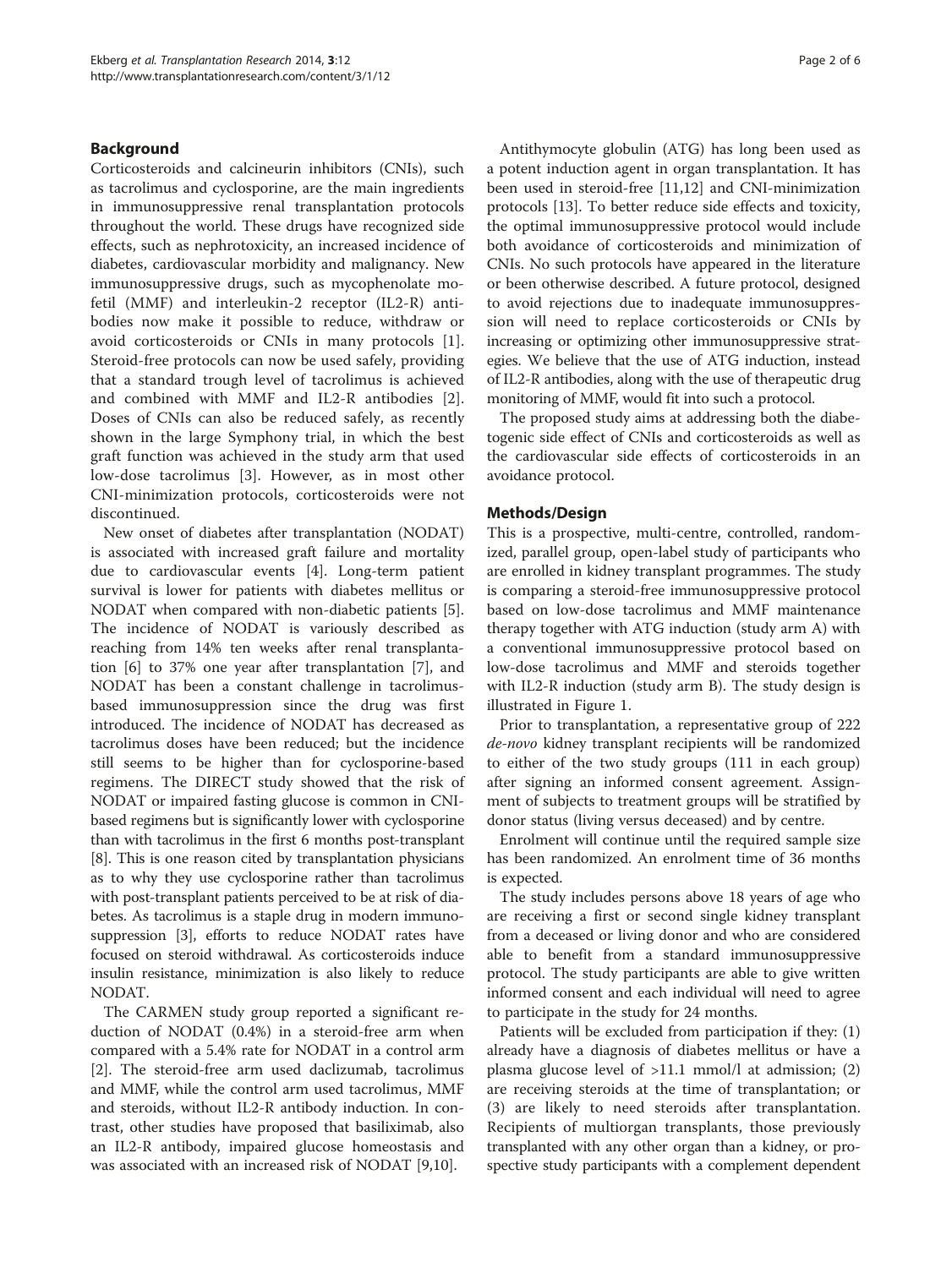<span id="page-2-0"></span>

cytotoxicity panel reactive assay >25% in their most recent tests are also excluded from the study. If the responsible investigator considers the study candidate, for any other reason, to be at a high risk of rejection (which requires enhanced immunosuppression) then the candidate will be excluded. Patients receiving a renal transplant from a human leucocyte antigen (HLA) identical sibling and patients who are recipients of ABOincompatible kidney transplants will also be excluded from the study.

#### Objectives and endpoints

The primary objective of the study is to assess the cumulative incidence of NODAT in the two study arms 12 months after transplantation. The NODAT diagnosis being used is adapted from the American Diabetes Association criteria for type-2 diabetes [[14](#page-5-0)]. The diagnosis endpoint is measured as the cumulative incidence of:

- Fasting plasma glucose between 2 and 7.0 mmol/l, 30 consecutive days or more apart;
- 2-hour plasma glucose ≥11.1 mmol/l in the oral glucose tolerance test, 30 days or more apart;
- Use of oral hypoglycaemic agents for 30 consecutive days or more;
- Insulin treatment for 30 consecutive days or more.

The oral glucose tolerance test will be administered after 3 and 12 months. If either of the two oral glucose tolerance tests is pathological, the reading will be confirmed by being repeated after  $30 \pm 7$  days.

Secondary objective measures include other NODAT time points and any use of antidiabetic medication. The composite measure of freedom from acute rejection, graft survival and patient survival will be evaluated after 12 and 24 months. The incidence of antibody-mediated rejection using the Banff 2009 classification [[15\]](#page-5-0) and of donor-specific HLA antibodies will be analyzed after 3 and 12 months. Renal function will be evaluated by measured glomerular filtration rate mGFR and by Iohexol or Cr-EDTA clearance at 12 and 24 months. The incidence of chronic changes will be analyzed by protocol biopsies at 12 months, using the Banff 2009 classification system.

The incidence of hypertension, number and type of antihypertensive drugs and of lipid-lowering drugs will be evaluated at different time points.

#### Sample size calculation

In two recent phase 3 studies with tacrolimus, steroids and MMF [\[7](#page-5-0)], the proposed definition of NODAT gave an incidence rate of 36%. It is reasonable to estimate that a steroid avoidance regimen can reduce the incidence of NODAT to half of that rate. A changed induction regimen (Thymoglobulin rather than Simulect) is expected to reduce the number of rejections. As described earlier, the frequency of rejections has a positive correlation with the incidence of NODAT.

We predict that the percentage of subjects who reach the endpoint of NODAT after 12 months will be 18% in the study group arm and 36% in the control group arm.

Based on this assumption, 222 subjects are required for randomization to the two treatment groups in a 1:1 ratio (steroid-free: steroids) to achieve 80% power for the superiority comparison (Fisher's exact test) on the intention-to-treat population of the primary endpoint between the two treatment groups, with a two-sided type I error of 5% and allowing for a 5% drop-out rate.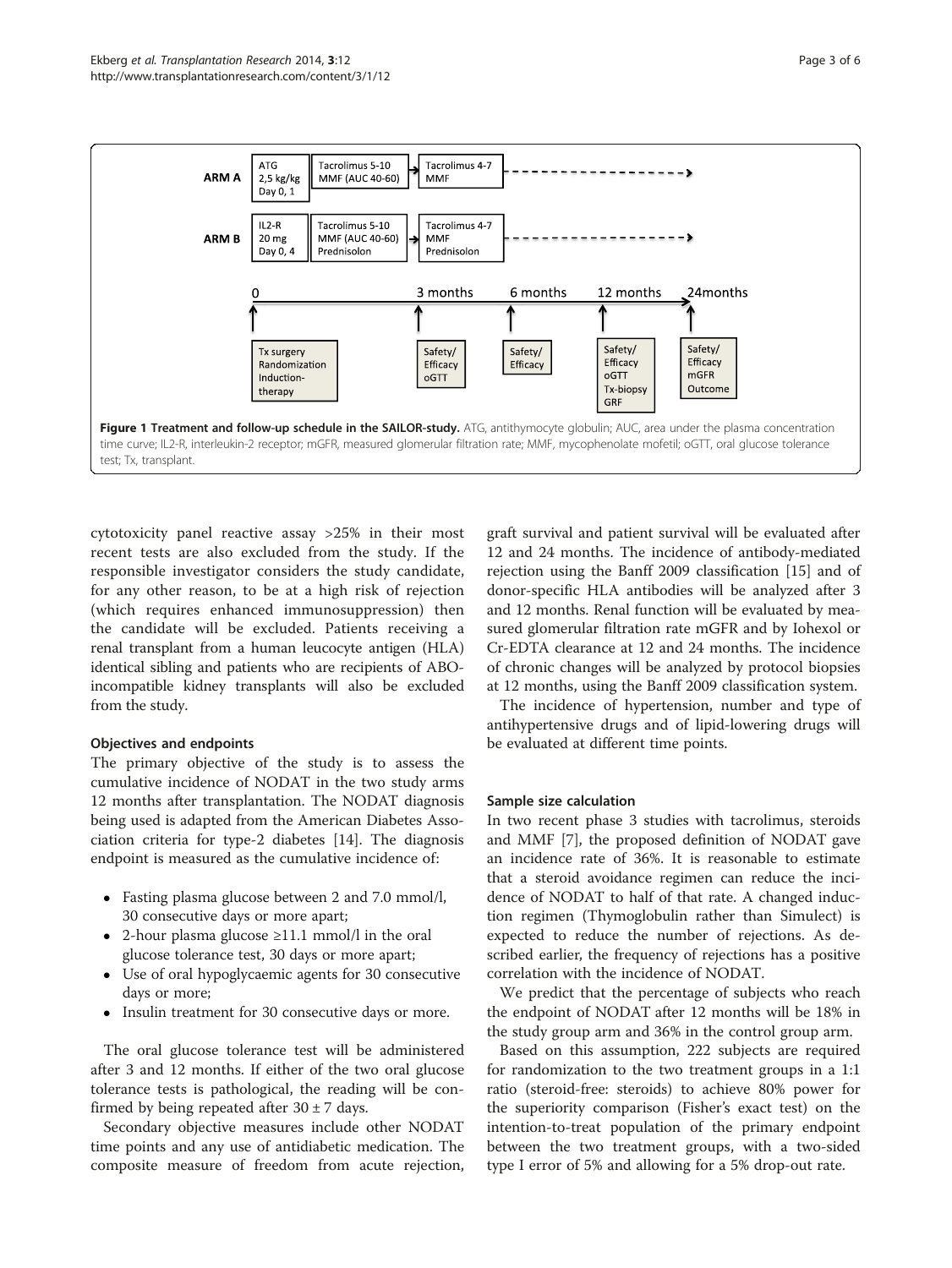#### Randomization and treatment

The study participants will be randomized before transplantation to one of the two following treatment arms using a 1:1 relation from an internet-based system.

Study arm A: the steroid-free low-tacrolimus study arm will receive Thymoglobulin® induction (2.5 mg/kg, pre-or peri-operatively on day 0 and 2.5 mg/kg on day 1) and maintenance therapy of Advagraf® with an initial preoperative dose of 0.1 mg/kg followed by 0.2 mg/(kg. day) orally in one dose (concentration: 5 to 10 ng/ml; after 3 months, 4 to 7 ng/ml); and MMF 1gx2 started preoperatively, controlled by a single AUC (area under the plasma concentration time curve) measurement, on day  $10 \pm 5$  days, with a target AUC of between 40 and 60 (mg.h)/l). To diminish ATG side effects, 250 mg methylprednisolone will be given before ATG infusion on day 0 and 50 mg will be given before ATG infusion on day 1.

Study arm B: the standard low- tacrolimus study arm protocol consists of Simulect<sup>®</sup> induction 20 mg intravenously (day 0 and day 4) and maintenance immunosuppression with an initial preoperative dose of 0.1 mg/kg followed by Advagraf® 0.2 mg/(kg.day) orally in one dose (concentration: 5 to 10 ng/ml) and after 3 months (4 to 7 ng/ml). MMF 1gx2 is started preoperatively (controlled by a single AUC measurement, on day  $10 \pm 5$  days, with a target AUC between 40 and 60 (mg.h)/l) and steroids are added according to hospital practice, but not less than 5 mg prednisolone daily after 6 months.

#### Trial organization

Called the SAILOR-study, this is an investigator-initiated trial. Preliminary investigator meetings were organized by Sahlgrenska University Hospital, the sponsor of the study. Two Swedish transplant centres (Gothenburg, Malmö) and one Danish centre (Aarhus) are participating in the study.

Study drugs will be purchased by the participating hospitals. The investigation medicinal products will be exempt from the EU Clinical Trials Directive as they will be used within the terms of their marketing authorization. All treatments will be on an open-label basis.

Before recruitment commenced, the sponsor visited all sites to train relevant staff in the study procedures. The sponsor will closely monitor recruitment rates and the completeness of follow-up data. Sites will be monitored during recruitment and follow-up through a combination of on-site visits and central statistical monitoring.

A data monitoring committee (DMC) will be appointed. An independent group, outside the sponsor and steering group, will have this responsibility. The DMC will consist of one or two physicians and one statistician; none will have any other involvement with the study. For efficacy, the DMC should use O'Brian-Fleming group sequential boundaries. The DMC should also look for safety and conditional power when giving advice regarding continuation of the study. The DMC should start to look at the data after 40% of the subjects have completed the study.

The work of the DMC will be defined in a DMC charter. The sponsor and DMC members, before their first look at the data, should sign off this document when 40% of the subjects have completed the study.

The Regional Ethical Review Board in Sweden and Denmark have approved the study. To protect participants, the study was designed to comply with the World Medical Association's current Declaration of Helsinki on ethical principles of human experimentation.

The most relevant safety parameters assessed within this study are incidence of diabetes mellitus, acute rejection, renal function, loss of graft, incidence of cardiovascular complications and events or incidence of malignancy. Data on adverse events outside these topics will not be collected.

Adverse events are recorded in the study's case report form. Serious adverse events are recorded in the case report form, on a serious adverse events worksheet and in the participant's separate medical record.

The Transplant Institute, Gothenburg will be responsible for all statistical programming and analysis, as well as statistical quality control and validation of programming and statistical analysis. The responsible biostatistician will coordinate the statistical analysis.

A detailed description of all the statistical analyses of all efficacy and safety variables together with an overview of tables and figures will be given in a separate statistical analysis plan. The plan will be finalized before the database of the study is locked. Any deviations from the plan will be justified in the clinical study report.

#### **Discussion**

This controlled study was designed to evaluate whether a steroid-free, low-dose CNI protocol based on tacrolimus, induction with a high-bolus dose of ATG and therapeutic drug monitored MMF, may be used without reduction in efficacy or safety and with side effects minimized. The protocol is to be compared with a low-dose CNI (tacrolimus) protocol with steroids and IL2-R inhibitor for induction.

Calcineurin inhibitors lower insulin secretion while steroids contribute to insulin resistance. The β cell toxic effect when tacrolimus is used is, however, dose-dependent and reversible [[16](#page-5-0)]. If the tacrolimus concentration is kept low, the risk for diabetes can be minimized [\[17\]](#page-5-0). The difference between tacrolimus and cyclosporine in lowering insulin secretion has been shown to be present only very early after transplantation, but not later on [\[18](#page-5-0)]. The Symphony study sub-analysis describes no significant difference in fasting glucose between low-tacrolimus protocol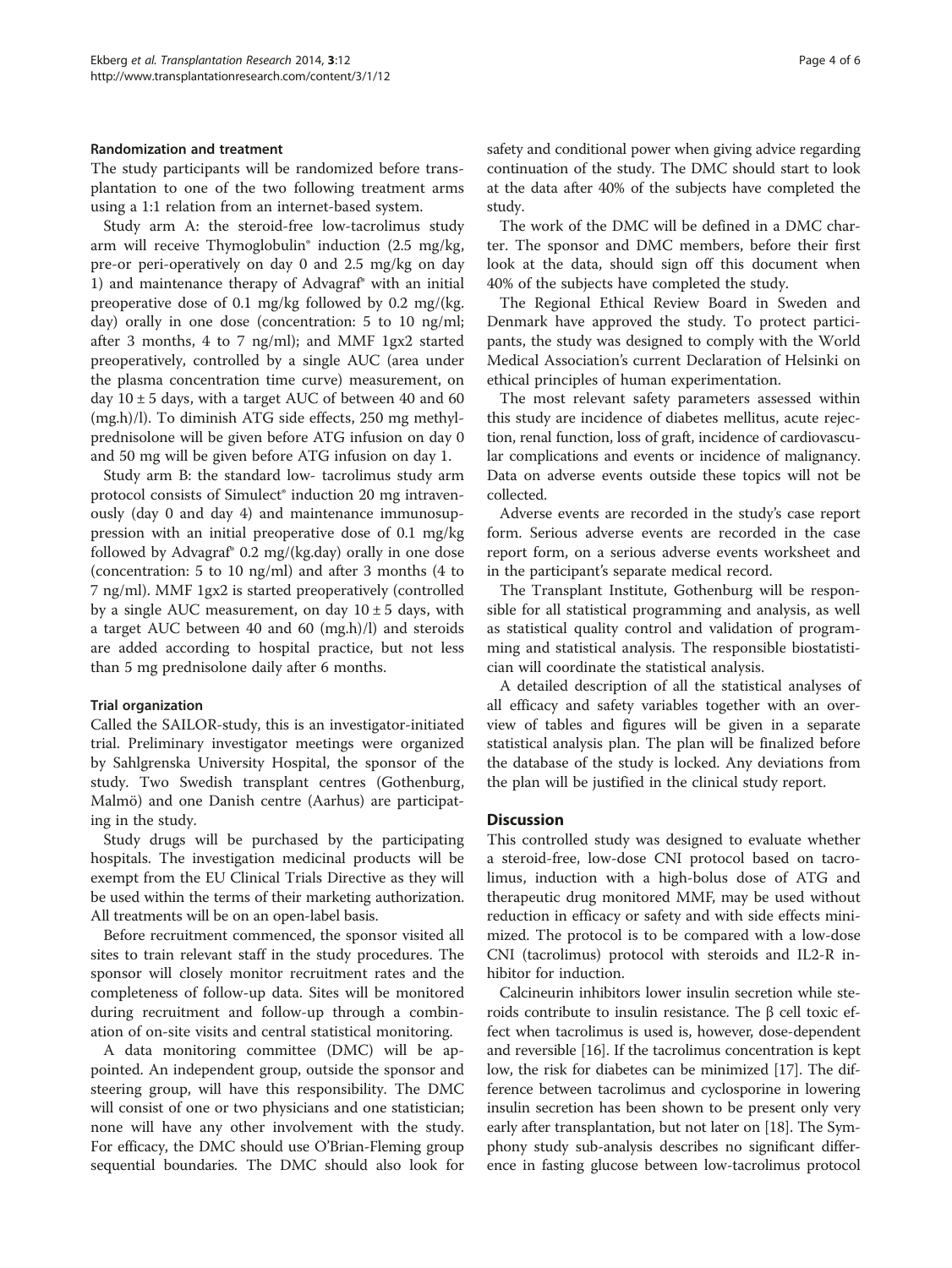<span id="page-4-0"></span>and both cyclosporine protocols [[19](#page-5-0)]. In the FREEDOM trial, which used a cyclosporine-based regimen, the denovo use of antihyperglycemic medication was reduced from 14.7% to 4.5% when steroids were avoided [[20](#page-5-0)]. While diabetogenic effects of steroids and CNIs are well documented, the role of IL2-R inhibitors in impairment of glucose homeostasis have been discussed, but the results are controversial [\[9,10](#page-5-0)].

The incidence of NODAT is dependent on how it is defined. Using the American Diabetes Association definition of NODAT, we are expecting rates above 30% in the steroid arm. We have not included HbA1c in diagnostic endpoints for NODAT, as it could be affected in early transplant period by anemia, uremia and erythropoietin usage [[21\]](#page-5-0).

With early steroid withdrawal, one retrospective study describes less rejection with ATG induction when compared with IL2-R antibody blocker use [[12](#page-5-0)]. Usually, the drug is administered for 7 to 10 days after transplantation. There is, however, clinical [\[22\]](#page-5-0) as well as experimental [[23,24](#page-5-0)] evidence that suggests that a single high-bolus dose of ATG given just before transplantation has a similar effect; a dose might even have tolerogenic properties. In a large single-centre cohort, post-transplant diabetes was significantly reduced when steroid-free immunosuppression was given and the frequency in the steroid-free group was only 1% after 1 year [[25](#page-5-0)].

Dosing of MMF may be optimized by increasing the initial dose [[26\]](#page-5-0), and by the use of therapeutic drug monitoring by estimated AUC measurements [\[27\]](#page-5-0). Optimized usage of MMF can also reduce the risk of rejection in a steroid avoidance regimen.

In the experimental arm, participants will receive a more powerful induction treatment (Thymoglobulin); however, they will not receive steroids. We do not expect the experimental arm to be less effective in preventing rejection and we expect that the steroid-free regimen will reduce the rate of diabetes.

Study patients will undergo a biopsy after 1 year. Biopsies are frequently performed, but not on all patients outside a study. The risk for bleeding after biopsy is low but sometimes a short period of haematuria is observed. Evidence is increasing that surveillance biopsies not only give information on acute rejection and chronicle changes but also add other important information for the care of the individual being treated [\[28,29\]](#page-5-0). An evaluation of implantation biopsies will help to distinguish donor-related changes from recipient-related processes.

Study participants will also undergo an oral glucose tolerance test, which is not associated with any side effects, other than the discomfort of drinking a strongly sweet fluid.

If this study confirms the conceptual expectations, namely a decreased incidence of NODAT, the steroidfree study protocol could be implemented among all study participants. The regimen could be especially beneficial among those with a high risk of diabetes mellitus or significant cardiovascular complications and among those with obesity, psychiatric conditions or skeletal demineralization. Implementation, of course, has to be balanced with a theoretically higher risk of rejection; the maintenance therapy is limited to two drugs and could be considered weaker than the conventional triple regime. A stronger induction therapy, with potential toleranceinduced effect, is used to compensate for the lessened maintenance immunosuppression. Signs of early acute rejection will not be the only function monitored; chronic changes, low-grade humoral rejection in protocol biopsies at 1 year and any development of donor-specific HLA antibodies will also be closely observed, to detect any sign of long-term under-immunosuppression. The current study has a two-year follow-up period and, therefore, cannot give answers concerning long-term patient and graft survival. We will consider extending the follow-up period to 5 years if the outcome is as expected.

#### Abbreviations

ATG: antithymocyte globulin; AUC: area under the plasma concentration time curve; CNI: calcineurin inhibitor; DMC: data monitoring committee; HLA: human leucocyte antigen; IL2-R: interleukin-2 receptor; MMF: mycophenolate mofetil; NODAT: new onset of diabetes after transplantation.

#### Competing interests

None of the authors has any competing interests.

#### Authors' contributions

PL, LM, MO and JE designed the study. PL, JE, MO and BJ drafted the manuscript. HE, BJ, RK, KS and MO contributed to the design of the study during several meetings. All authors read and approved the final manuscript.

#### Acknowledgements

The English was reviewed and corrected by Mr Jonathan Stubbs, professional translator of English medical articles.

#### Funding

The study is supported by a grant from Astellas, Nordic. The company has had no influence on the design of the protocol.

#### Author details

<sup>1</sup>Transplant Institute, Institute of Clinical Sciences, Sahlgrenska Academy at University of Gothenburg, Sahlgrenska University Hospital, Gothenburg, Sweden. <sup>2</sup>Department of Transplantation, Skane University Hospital, Malmoe, Sweden. <sup>3</sup>Department of Nephrology, Aarhus University Hospital, Skejby Denmark.

#### Received: 11 March 2014 Accepted: 5 June 2014 Published: 13 June 2014

#### References

- 1. Vanrenterghem Y, van Hooff JP, Squifflet JP, Salmela K, Rigotti P, Jindal RM, Pascual J, Ekberg H, Sicilia LS, Boletis JN, Grinyo JM, Rodriguez MA, European Tacrolimus/MMF Renal Transplantation Study Group: Minimization of immunosuppressive therapy after renal transplantation: results of a randomized controlled trial. Am J Transplant 2005, 5(1):87–95.
- 2. Rostaing L, Cantarovich D, Mourad G, Budde K, Rigotti P, Mariat C, Margreiter R, Capdevilla L, Lang P, Vialtel P, Ortuño-Mirete J, Charpentier B, Legendre C, Sanchez-Plumed J, Oppenheimer F, Kessler M, CARMEN Study Group: Corticosteroid-free immunosuppression with tacrolimus,